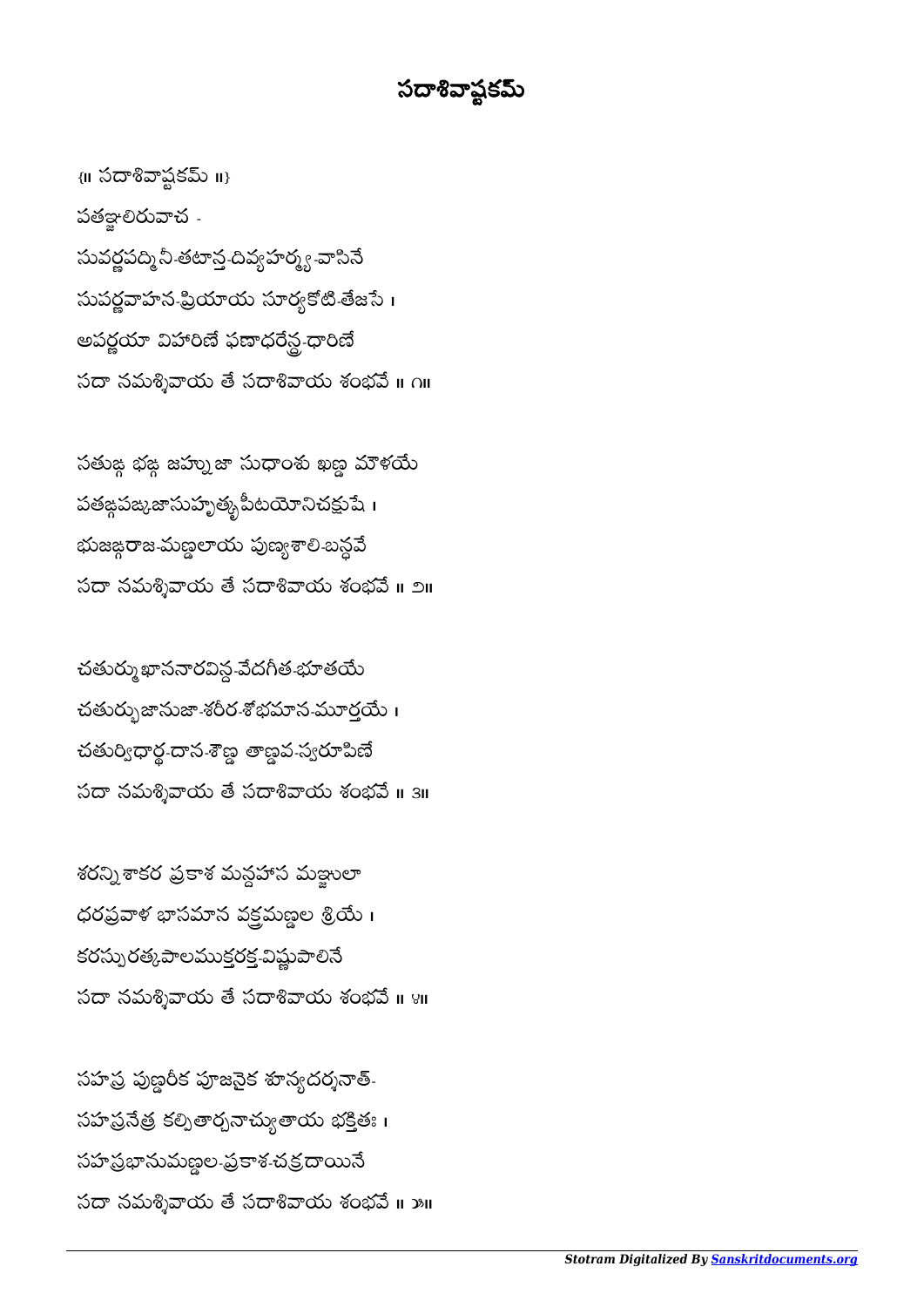రసారథాయ రమ్యపత్ర భృద్రథాఙ్ధపాణయే రసాధరేన్ల చాపశిజ్ఞి నీకృతానిలాశినే। స్యసారథీ-కృతాజనున్న వేదరూపవాజినే  $\sim$ సదా నమశ్నివాయ తే సదాశివాయ శంభవే ॥ ౬॥

అతి ప్రగల్భ వీరభద్ర-సింహనాద గర్జిత శ్రుతిప్రభీత దక్షయాగ భోగినాక సద్మనామ్ । గతిప్రదాయ గర్హితాఖీల-ప్రపఞ్నసాక్షిణే సదా నమశ్శివాయ తే సదాశివాయ శంభవే ॥ a॥

మృకణ్ణుసూను రక్షణావధూతదణ్ణ-పాణయే సుగన్ధమణ్ణల స్ఫురత్న భాజీతామృతాంశవే । అఖణ్డభోగ-సమ్పదర్థలోక-భావితాత్మనే  $\sim$ సదా నమశ్శివాయ తే సదాశివాయ శంభవే ॥  $\sigma$ ॥

మధురిపు-విధి శక్ర ముఖ్య-దేవైరపి నియమార్చిత-పాదపఙ్కజాయ । కనకగిరి శరాసనాయ తుభ్యం రజత సభాపతయే నమశ్శివాయ ॥ ౯॥

హాలాస్యనాథాయ మహేశ్వరాయ హాలాహలాలంకృత కన్ధరాయ i మీనేక్షణాయాః పతయే శివాయ నమో-నమస్సున్ధర-తాణ్ణవాయ ॥ ౧౦॥

॥ ఇతి శ్రీ హాలాస్యమాహాత్మ్యే పతజ్ఞాలికృతమిదం సదాశివాప్టకమ్ ॥

Encoded and proofread by

N. Balasubramanian bbalu at satyam.net.in

Please send corrections to sanskrit@cheerful.com Last updated  $\bar{\mathbb{S}}$ oday